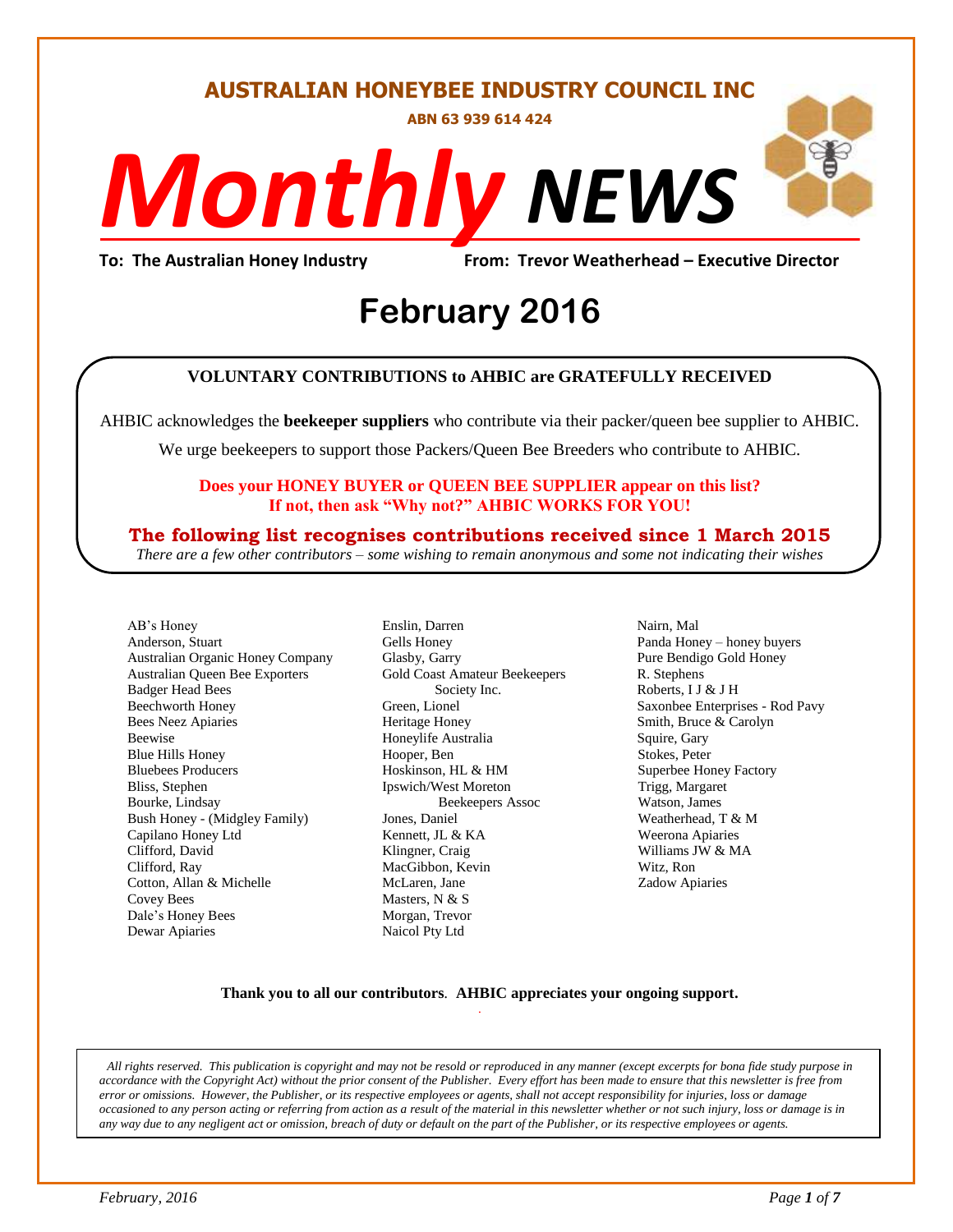#### **SAM MALFROY SWAPS JOBS**

Sam Malfroy has been working with our industry in his position at Plant Health Australia (PHA) for about four and half years. There have been many achievements that have been put in place to benefit our industry over that time.

Sam is now leaving PHA and shifting to a job in the Department of Agriculture and Water Resources. Sort of returning home. At the Department he will be working in the Trade and Market Access division. In this position he will be working on an Indonesia/Australia partnership program.

Sam finished with PHA on 9 February and started with the Department on 15 February.

We wish Sam all the best in his new job and thank him for all his work over the past four and half years.

#### **LEARNING ABOUT COLLECTING SEMEN AT SENATE ESTIMATES**

At least our politicians are being taught about semen collection from bees. See <https://twitter.com/deptagnews/status/697241611520991233>

For the full transcript go to [http://parlinfo.aph.gov.au/parlInfo/download/committees/estimate/2ad2fdbd-b239-41d4-b5bb](http://parlinfo.aph.gov.au/parlInfo/download/committees/estimate/2ad2fdbd-b239-41d4-b5bb-ad282f50dc4e/toc_pdf/Rural%20and%20Regional%20Affairs%20and%20Transport%20Legislation%20Committee_2016_02_09_4112.pdf;fileType=application%2Fpdf)[ad282f50dc4e/toc\\_pdf/Rural%20and%20Regional%20Affairs%20and%20Transport%20Legislation](http://parlinfo.aph.gov.au/parlInfo/download/committees/estimate/2ad2fdbd-b239-41d4-b5bb-ad282f50dc4e/toc_pdf/Rural%20and%20Regional%20Affairs%20and%20Transport%20Legislation%20Committee_2016_02_09_4112.pdf;fileType=application%2Fpdf) %20Committee 2016 02 09 4112.pdf;fileType=application%2Fpdf and start at page 134 with the question by Senator Edwards.

#### **ABARES SURVEY**

The following has been received from ABARES re the survey of our industry. The information gathered will be crucial for making representation to Government and will also inform us of the state of our industry. AHBIC may follow up with yearly surveys but not on the same scale.

*"The Australian Honeybee Industry Survey 2016 will commence in March and will run for two months. The survey is funded by the Department of Agriculture and Water Resources and is being run by the Australian Bureau of Agricultural and Resource Economics and Sciences (ABARES). Commercial beekeepers chosen to participate in the survey have been selected from registration lists maintained by relevant state departments.* 

*The survey will be conducted by face-to-face interviews and will cover physical and financial aspects of the business, and will also include questions on management practices and issues affecting the honeybee industry such as access to public land, value of pollination services and the impact of pests and diseases. AHBIC and other key stakeholders have provided input into the design of the questionnaire and the wording of the questions.*

*The confidentiality and privacy of any information participants provide will be protected and data will be aggregated in such a way that individuals cannot be identified in any publication or release.*

*If you are contacted by an ABARES survey officer, please help as much as you can so that accurate data on our industry can be collected."*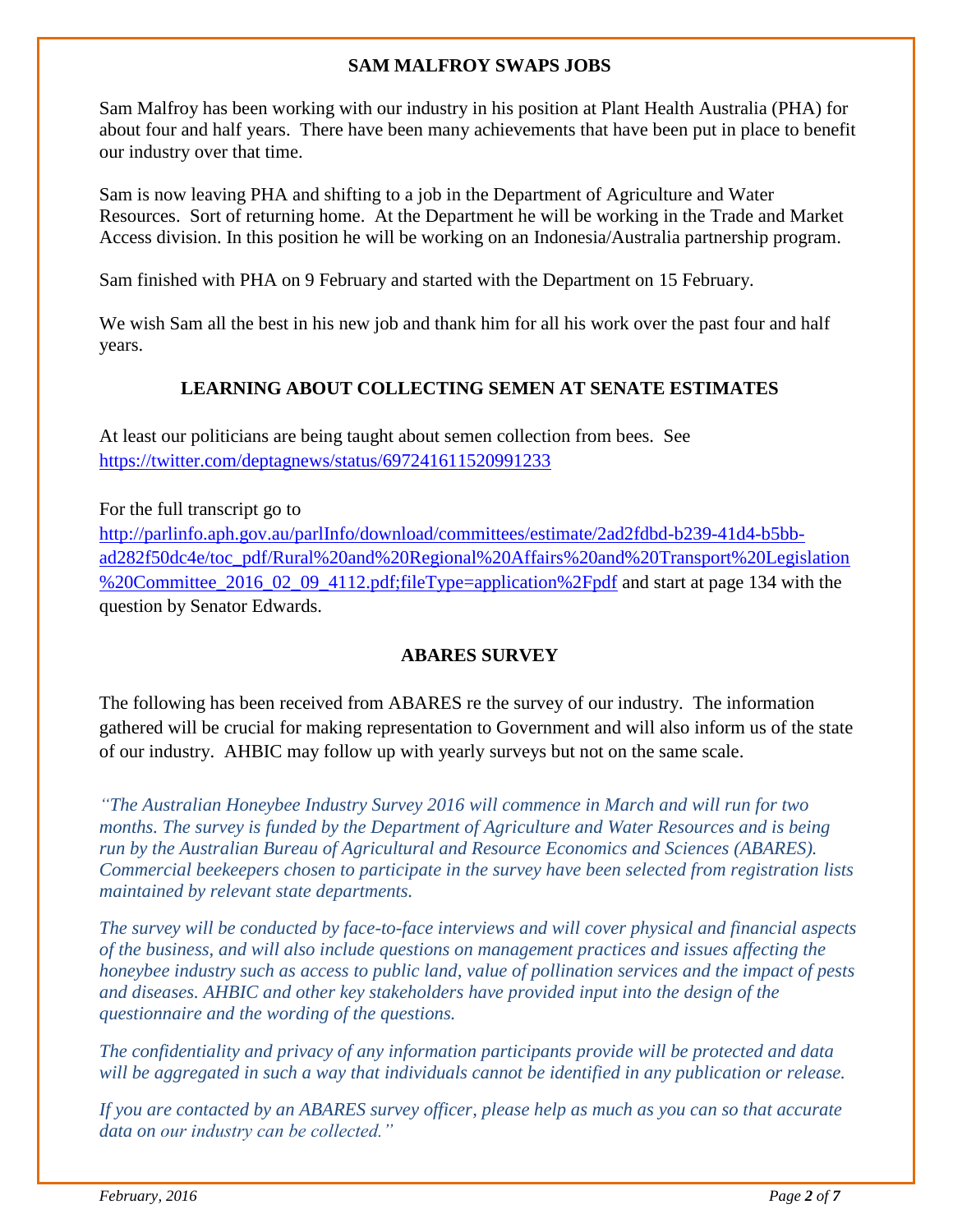#### **REGULATION OF AUSTRALIAN AGRICULTURE**

AHBIC has put in a submission to this Inquiry. See

<http://www.pc.gov.au/inquiries/current/agriculture/submissions>We will need to wait and see if AHBIC gets a chance to appear at any public hearings.

#### **PIRATE BEES**

Catch the Buzz has an article on the pirate bee. See [http://www.beeculture.com/catch-the-buzz](http://www.beeculture.com/catch-the-buzz-zimbabwe-pirate-bees-threaten-honey-industry/?utm_source=Catch+The+Buzz&utm_campaign=1df8d0a677-Catch_The_Buzz_4_29_2015&utm_medium=email&utm_term=0_0272f190ab-1df8d0a677-256241481)[zimbabwe-pirate-bees-threaten-honey](http://www.beeculture.com/catch-the-buzz-zimbabwe-pirate-bees-threaten-honey-industry/?utm_source=Catch+The+Buzz&utm_campaign=1df8d0a677-Catch_The_Buzz_4_29_2015&utm_medium=email&utm_term=0_0272f190ab-1df8d0a677-256241481)[industry/?utm\\_source=Catch+The+Buzz&utm\\_campaign=1df8d0a677-](http://www.beeculture.com/catch-the-buzz-zimbabwe-pirate-bees-threaten-honey-industry/?utm_source=Catch+The+Buzz&utm_campaign=1df8d0a677-Catch_The_Buzz_4_29_2015&utm_medium=email&utm_term=0_0272f190ab-1df8d0a677-256241481) Catch The Buzz 4 29 2015&utm\_medium=email&utm\_term=0\_0272f190ab-1df8d0a677-[256241481](http://www.beeculture.com/catch-the-buzz-zimbabwe-pirate-bees-threaten-honey-industry/?utm_source=Catch+The+Buzz&utm_campaign=1df8d0a677-Catch_The_Buzz_4_29_2015&utm_medium=email&utm_term=0_0272f190ab-1df8d0a677-256241481)

Seems this is a wasp in The Palarus family. Mike Allsopp reports on *Palarus latifrons* called banded bee pirate predating on bees in South Africa and can do severe damage to colonies even to the stage of completely decimating colonies. Guess this is another one we need to keep an eye out for.

#### **AGM**

#### **Note change of date for the WA conference. Venue details not yet available.**

Annual conferences for 2016 as I have them are:-

| <b>Queensland Beekeepers Association</b>     | 13 & 14 July, Townsville      |
|----------------------------------------------|-------------------------------|
| New South Wales Apiarists Association        | 12 & 13 May, Albury           |
| Tasmanian Beekeepers Association             | $27 - 28$ May, St. Helens     |
| WA Farmers Federation - Beekeeping Section   | 14 May                        |
| South Australian Apiarists Association       | 16 – 17 June, Kangaroo Island |
| Victorian Apiarists Association              | 8 – 9 June, Wangaratta        |
| Honey Packers and Marketers Association      | <b>TBA</b>                    |
| National Council of Pollination Associations | <b>TBA</b>                    |
| Australian Queen Bee Breeders Association    | <b>TBA</b>                    |
| Australian Honey Bee Industry Council        | 15 July, Townsville           |

#### **QBA CONFERENCE IN TOWNSVILLE**

The Queensland Beekeepers Association (QBA) are looking at three options for day trips on Saturday 16 July, the day after the AHBIC AGM. QBA hope to have more details by the next AHBIC newsletter so I will pass on then. Just thought I should let you know in case you were looking to extend your stay in Townsville.

QBA will soon be issuing registration forms for their conference. AHBIC delegates are reminded that if they want to attend the QBA conference they will need to register with QBA. This will include the dinner on the Thursday night.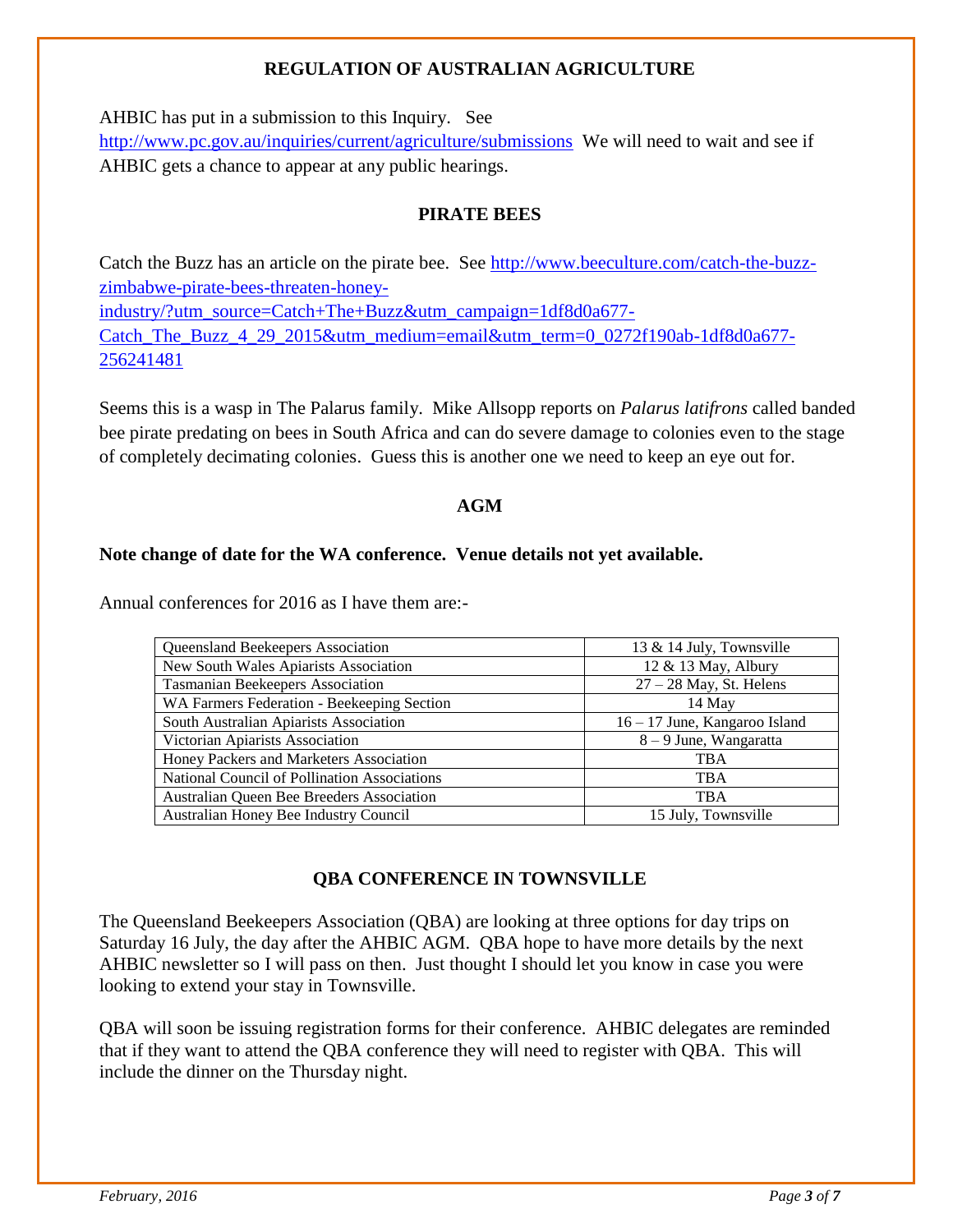#### **NEW CHEMICAL REGISTRATIONS**

Ruralco Holdings Limited<br>009 660 879

For the control of certain insect pests, including *heliothis* (*helicoverpa spp*.) on various crops and red legged earth mite and blue oat mite on certain field crops and pastures and

certain insect pests on fruit and vegetable crops

**Application no.:** 2010 2011 2022 2023 2024 2024 2022 2022 2023 2024 2022 2023 2024 2022 2023 2024 2022 2023 20<br>Product name: 2022 2023 2022 2023 2024 2022 2023 2024 2022 2023 2024 2023 2024 2022 2023 2024 2023 2024 2023 2 **Product name: Relyon Alphanex 100EC Insecticide**<br> **Active constituent/s: Relyon Alphanex 100EC Insecticide**<br>
100 a/L alpha-cypermethrin **Active constituent/s:** <br> **Applicant name:** <br> **Applicant name:** <br> **Applicant name:** <br> **Applicant name:** <br> **Applicant name:** <br> **Applicant name:** <br> **Applicant name:** <br> **Applicant name:** <br> **Applicant name:** <br> **Applicant name: Applicant ACN:**<br>Summary of use

**Date of registration/approval:** 19 January 2016<br> **Product registration no.:** 201781 **Product registration no.:** 81781 **Label approval no.:** 

**Application no.:** 102007<br> **Active constituent/s:** Pyriproxyfen **Active constituent/s:**<br>Applicant name: **Applicant ACN:**<br>Summary of use:

**Date of approval:** 9 February 2016<br> **Approval no.:** 80958 **Approval no.:** 

**Application no.:** 102506<br> **Active constituent/s:** Fipronil **Active constituent/s:**<br>Applicant name: Applicant ACN:<br>Summary of use:

**Date of approval: 16 February 2016**<br> **Approval no.:** 81180 **Approval no.:** 

FMC Australasia Pty Ltd<br>095 326 891 **Summary of use:** For use in agricultural chemical products<br>9 February 2016

Agro-Alliance (Australia) Pty Ltd<br>130 864 603 For use in agricultural chemical products

#### **TASMANIAN FIRES**

Reports out of Tasmania say that a couple of major beekeepers have been badly affected by the fires. In some cases they could not get hives onto the leatherwood and in other cases some of the leatherwood country has been burnt out.

One beekeeper has still to get to some of his hives to see if they survived the bushfire.

In at least one case, hives that were working leatherwood had to be moved out as fire was encroaching on the sites and it was better to make sure the hives survived and lose some leatherwood production rather than leave them there with the possibility that the hives would be lost to fire.

For those who have been able to place hives on the leatherwood there has been a reasonable crop.

See a recent report at [http://www.abc.net.au/news/2016-02-21/tasmanian-beekeepers-prepare-for](http://www.abc.net.au/news/2016-02-21/tasmanian-beekeepers-prepare-for-massive-losses-after-bushfires/7183260)[massive-losses-after-bushfires/7183260](http://www.abc.net.au/news/2016-02-21/tasmanian-beekeepers-prepare-for-massive-losses-after-bushfires/7183260)

#### **SMALL HIVE BEETLE IN BRAZIL**

Samples sent to Sao Paulo in May 2015 were identified in December 2015 as small hive beetle (*Aethina tumida*). With the amount of time between submission and identification I would suspect that eradication is now impossible. Interesting to see what happens in South America with this find in Brazil.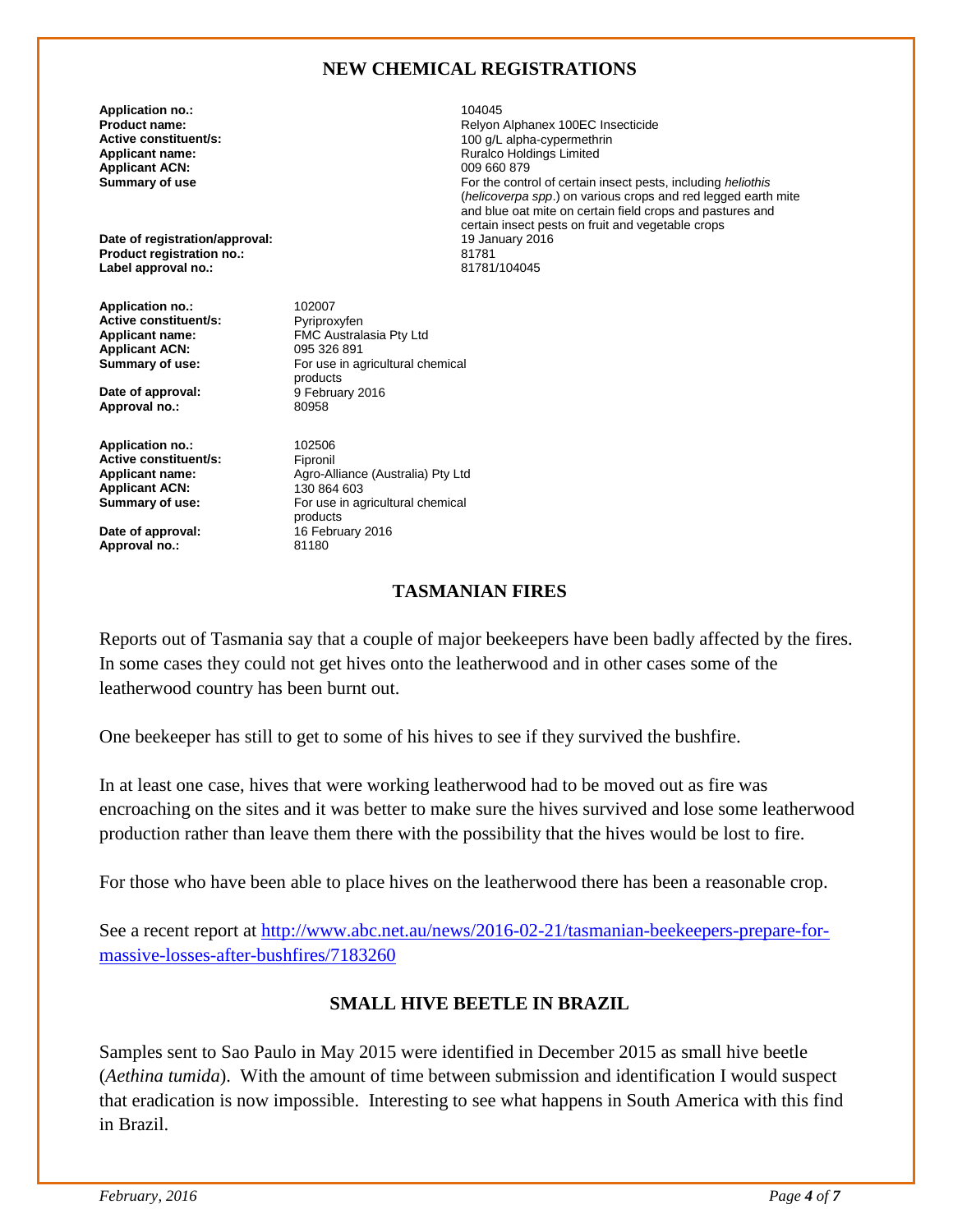#### **WESTERN AUSTRALIAN FIRES**

I checked with Leilani Leyland, President of the Western Australian Farmers Federation, Beekeepers Council, and she informed me that there were two beekeepers that lost approx. 100 hives in the Esperance Fires and about 3 beekeepers that lost approx. 60 hives in the Waroona fires.

A great deal of the resource has been destroyed which in their opinion is due to poor fire management (to which industry are submitting a response to an Inquiry currently underway). A great deal of the Jarrah, Marri and Mallee crops will be lost now for some years.

#### **HONEY MONTH**

The Honey Month Committee have recently held a teleconference. So look for details of what is happening in your State during May. There should be something on the AHBIC website soon.

#### **BIOSECURITY ACT 2015 REGULATIONS**

A further round of draft regulations for the Biosecurity Act 2015 are now out for comment by 24 March, 2016. See<http://agriculture.gov.au/biosecurity/legislation/new-biosecurity-legislation>

#### **PROBLEMS IN THE NORTHERN TERRITORY**

Interesting story out of the top end re beekeeping not remaining viable due to burning off. See [http://www.abc.net.au/news/2016-02-22/beekeeping-no-longer-viable-in-nt-because-of](http://www.abc.net.au/news/2016-02-22/beekeeping-no-longer-viable-in-nt-because-of-bushfires/7169612)[bushfires/7169612](http://www.abc.net.au/news/2016-02-22/beekeeping-no-longer-viable-in-nt-because-of-bushfires/7169612)

#### **BOLT COURSE**

Within the Code of Practice for beekeeping, see [http://honeybee.org.au/wp](http://honeybee.org.au/wp-content/uploads/2015/05/Aust-Honeybee-Industry-Biosecurity-Code-of-Practice-draft-1.13.pdf)[content/uploads/2015/05/Aust-Honeybee-Industry-Biosecurity-Code-of-Practice-draft-1.13.pdf](http://honeybee.org.au/wp-content/uploads/2015/05/Aust-Honeybee-Industry-Biosecurity-Code-of-Practice-draft-1.13.pdf)  under section 9 it is a requirement that "Beekeepers Must Demonstrate a Minimum Level of Knowledge of Pest and Disease Identification and Management". This is required for those beekeepers with 50 or more hives.

Plant Health Australia (PHA) has a Biosecurity on Line Training (BOLT) component and within this AHBIC, with PHA, is developing a "*Beekeeper Biosecurity Training and Assessment Program*". This will be free to those beekeepers with 50 or more hives. I will advise when it is available.

AHBIC has received feedback that some beekeepers, with less than 50 hives, may also want to complete this program so as to enhance their own knowledge. It has been decided that this will be also available to those beekeepers with less than 50 hives but a small fee will need to be charged to complete this program for those beekeepers.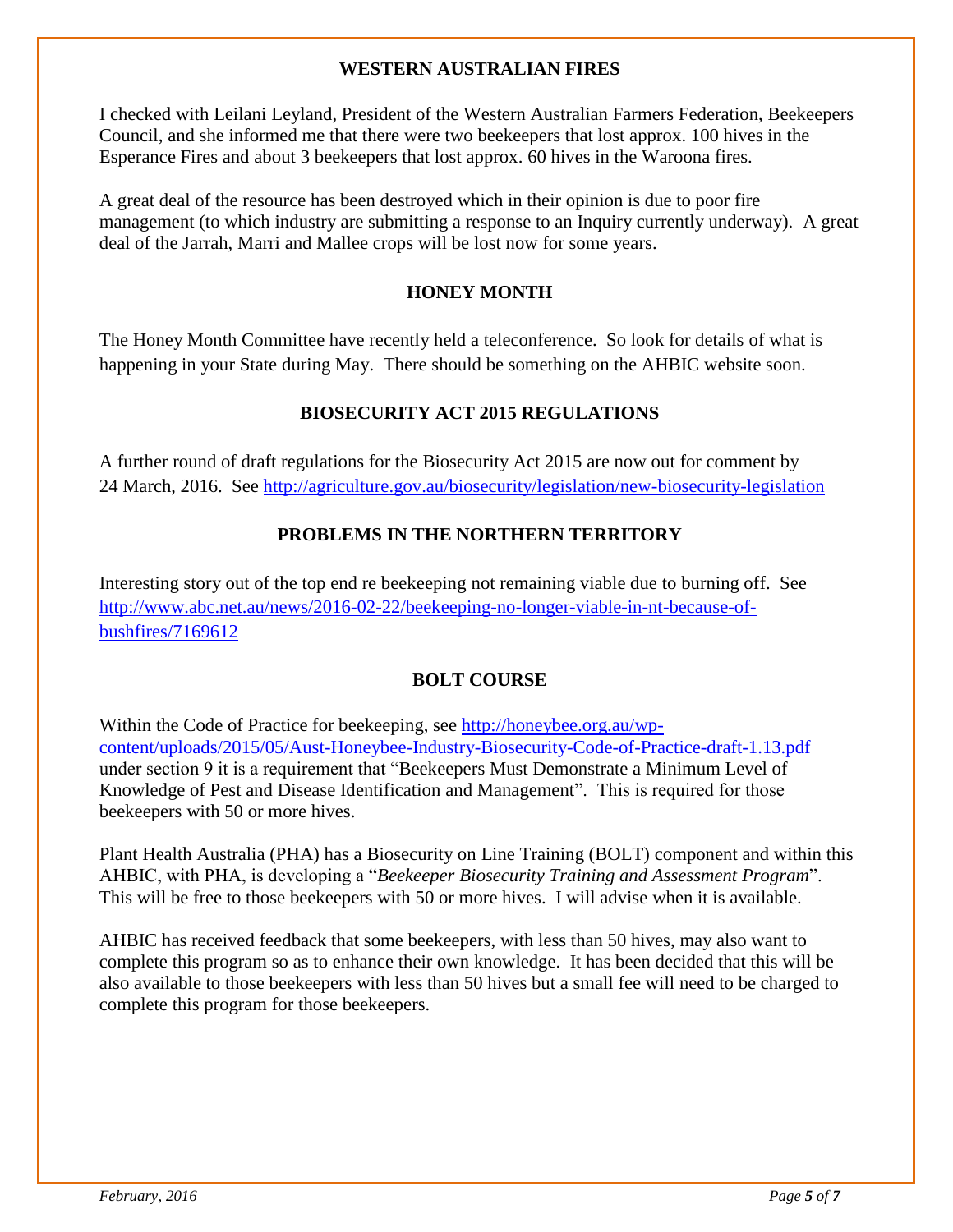#### **BUMBLE BEES IN TASMANIA**

The following has been received by AHBIC.

#### *SENATE ENVIRONMENT AND COMMUNICATIONS REFERENCES COMMITTEE*

#### *Inquiry into the risks and opportunities associated with the use of the bumblebee population in Tasmania for commercial purposes*

*The following matter be referred to the Environment and Communications References Committee for inquiry and report by 22 June 2016:* 

*The risks and opportunities associated with the use of the bumblebee population in Tasmania for commercial pollination purposes, including(a) the existing distribution and population density of exotic bumblebees;* 

- *(b) productivity and economic benefits of the commercial use of bumblebees for agricultural producers;*
- *(c) the potential environmental impacts associated with the commercial use of bumblebees, including whether their use is likely to:* 
	- *(i) impact the conservation status of a species or ecological community,*
	- *(ii) impact biodiversity,*
	- *(iii) cause unintended ecological impacts, and*
	- *(iv) contribute to a wider distribution of bumblebees;*
- *(d) the implications for Australia's biosecurity regime of any approval to use bumblebees in Tasmania for commercial purposes;*
- *(e) the potential economic outcomes;*
- *(f) the effectiveness of alternative pollination options; and*
- *(g) any other related matters.*

AHBIC will be putting in a submission as well as the Tasmanian Beekeepers Association. The submissions are due in by 3 March, 2016. If anyone has any thoughts they think should be in the submission, please let me know before 3 March, 2016.

#### **MEETING WITH THE ALMOND BOARD OF AUSTRALIA**

Following up on a motion from the 2015 AHBIC AGM, Ian Zadow, Craig Klingner and Peter McDonald from AHBIC met recently with representatives of the Almond Board of Australia to discuss strategic planning between the beekeeping industry and the almond industry.

This was the first meeting between the two groups and several issues were canvassed which affect both industries. These included how many hives will be needed for future pollination of almonds, the quality of hives provided for pollination, spraying during flowering and what industry's response will be when varroa arrives and is declared endemic.

The meeting was very productive and both groups are to go away and prepare information on many of the issues discussed and circulate them prior to the next meeting.